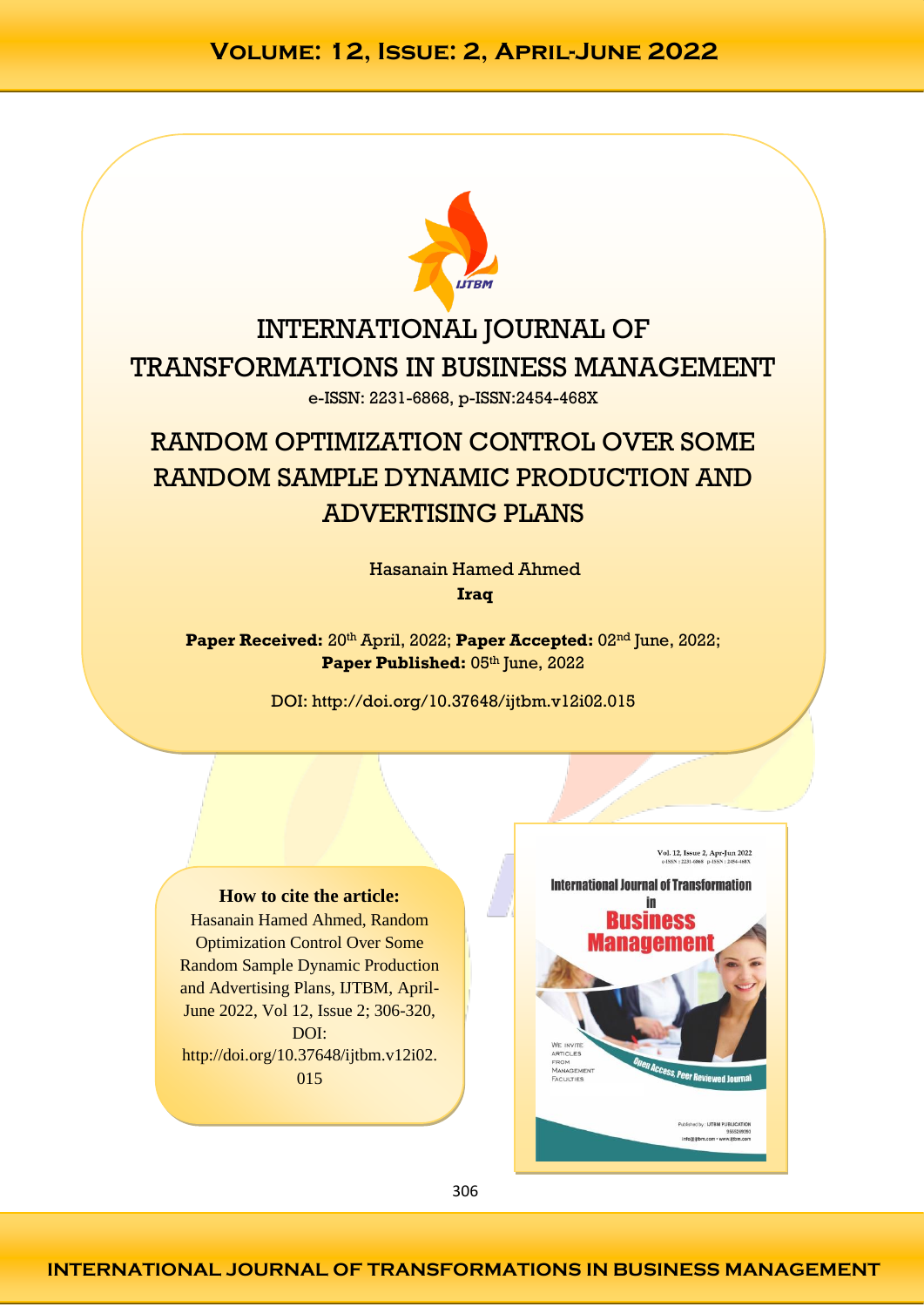#### **ABSTRACT**

Through the study, we will deal with the production control system, improving it with the presence of: Disruption in supply - uncertainty in demand. There are two types of orders, discontinuous ordering and random ordering. In the case of demand disruption we find an increase in the indicators of the dynamic performance of the system (peak order price, production completion, inventory) with the duration of supply disruption, but we find increase and decrease sequentially with the start time of supply disruption.

The direction of change is different

Each peak will be independent of the onset of supply disruption with no disruption to demand.

In random order:

Dynamic performance indicators increase with the duration of the disruption (inventory amplification - variance of inventory relative to demand), since the downward trend increases demand variance.

We propose an algorithm related in dynamic performance indicators of the system where it reduces the objective function by choosing suitable parameters of the system. The optimal parameters are related to:

**Under intermittent demand**: the time and duration of the interruption of supply

**Under random demand**: duration of supply interruption

### **INTRODUCTION :**

The success of statistical analysis in general and mainly depends on the extent of the correct questioning and the appropriate and appropriate identification of the problem of the study, as well as the matter in the selection of the study population. The process of collecting data and identifying the studied sample.

Dynamic programming is an approach that makes a complex problem a simple sequence of problems and the main feature of this programming is the multi-stage optimization process. Dynamic programming analyzes types of problems. Thus, it is a set of techniques for improvement. Where it depends on creativity and classification of a specific problem in the form of a dynamic program.

As a result of new global changes and challenges, the world has become fragile and unstable at all levels.

Industry practices are similar in many ways, including:

Shrinking sources of supply

Divided production process

important suppliers

This puts supply chains at risk.

Where it may occur interruption in the flow of materials in supply chains as a result of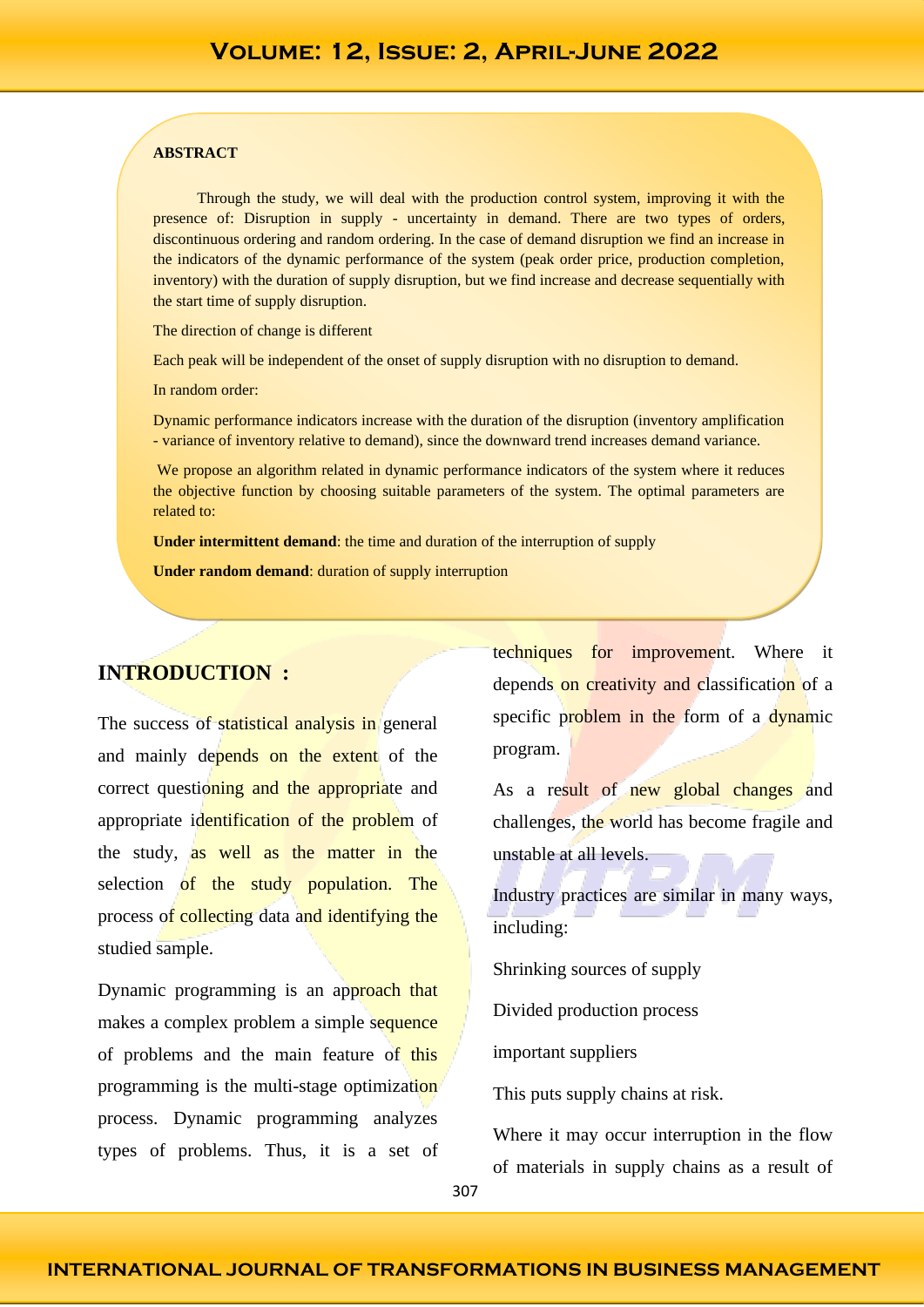surrounding factors and conditions, and as a result, it may reach interruption of supplies.

The topic of symptomatic disorder is receiving increasing attention from academics and industry because it causes:

Production resource disruption

Successive delays in customer delivery

Ultimate financial loss

Defined uncertainty in demand: It is the typical accuracy class in supply chains. It arises when demand fluctuation occurs due to internal and external random factors

((In a dynamic environment: supply and demand)) - uncertainties-, the occurrence of which is associated with changes in the dynamic performance of the system.

Uncertainty in (supply or demand) in the production control system may cause fluctuations in **both** special rates in: production orders and stock levels over time, causing high costs that are difficult to compensate. Which in case of doubt in supply and demand together increases its intensity and negative effects.

Dealing with uncertainty in supply and demand is not a rare occurrence, as we find that companies are constantly exposed to extremely uncertain environmental conditions in modern supply chains.

Accordingly, the issue of uncertainty in supply and demand in particular occupied the great interest of researchers.

Uncertainties in supply and demand have implications for the dynamic performance of production control systems as the previous literature has not been adequately and adequately addressed. Which led to falling into ignorance of the company's management to reduce the negative impact of sources of uncertainty and efficiency of production costs and inventory.

### **Problem of Study:**

Work to improve the production control system free from supply disruption/demand uncertainty.

Order status: intermittent and random order. Where we find that the dynamic performance indicators increase with the duration of the disturbance.

### **Importance of studying:**

The importance of the study lies in finding the effect of random optimal control of production plans, as they affect the supply or demand situations of the company, and the problems and dangers that each of them poses to the company's performance and shareholders' rights.

### **LITERATURE REVIEW**

There is a wealth of literature and studies on the risks of supply chain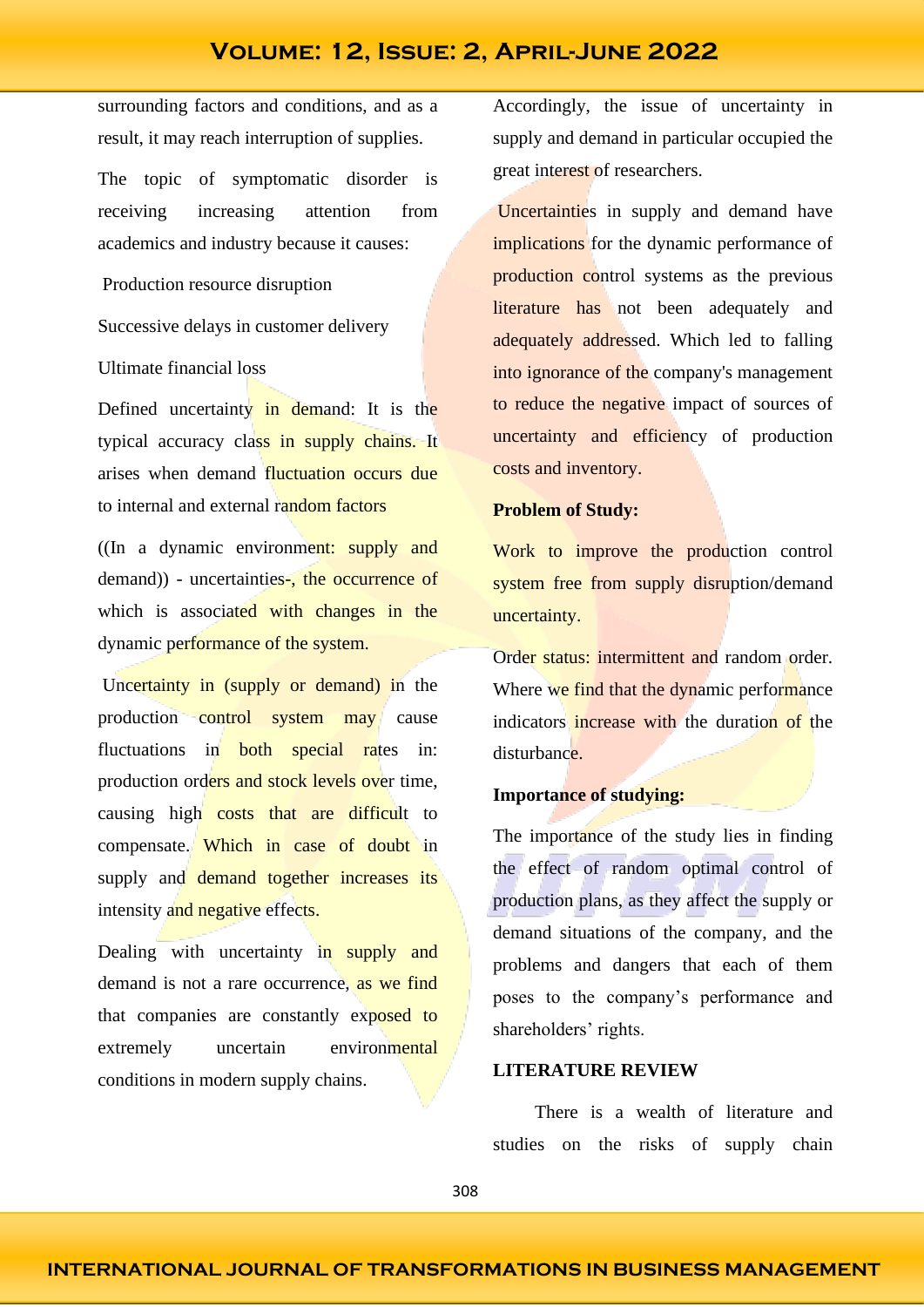disruption and operations management. Recent studies have focused on the types of risks, their classification, and their different types.

Supply chain disruption risks are categorized into demand related risks.

Supply disruption occurs when the supplier is unable to meet the company's demand, as demand disruption is associated with a sudden change in it, and risks may be related to costs. According to the study (Shafie and Rice, Jr.), the risks are determined according to the probability of the occurrence of the disorder and the consequences of the risks. The Kleindorfer and Saad study classifies risks in the supply chain as high-probability - low-impact risk and low-probability - high-impact risk.

The occurrence of supply interruption affects the performance of companies.

(Hendricks and Singhal) concluded in their study, that short-term supply disruptions lead to a decrease in shareholders' equity. The average decrease over three years was 40%.

According to **(Oke and** Gopalakrishnan) supply risks can be absorbed by planning supply and demand, flexibility, identifying supply chain weaknesses, and dealing with the negative impact of supply disruption, he offers various suggestions such as: multiple sources,

alternative material sources, and flexible supply.

#### **Comparison with our current study:**

Our study is distinguished from the rest of the studies in that we focused on the special dynamic performance in the control system for typical production according to a single source of supply, where supply turbulence and uncertainty in demand.

### **DYNAMIC PROGRAMMING**

The distinguishing characteristics of dynamic programming problems are:

- **stage**

Programming is the arrangement and coordination of improvement problems through successive stages, which are solved sequentially and sequentially. Solving any problem contributes to finding the solution and paves the way for the other problem greatly

The phases are different time periods in terms of the planning horizon of the problem. It is possible to define a problem specific to the level of inventory for a single commodity according to a dynamic program.

The decision variable expresses the target amount in each month; Whereas, the goal is to obtain a reduction in the total costs of both ordering and inventory; The basic constraint is based on fulfilling the demand. In the event that the monthly demand is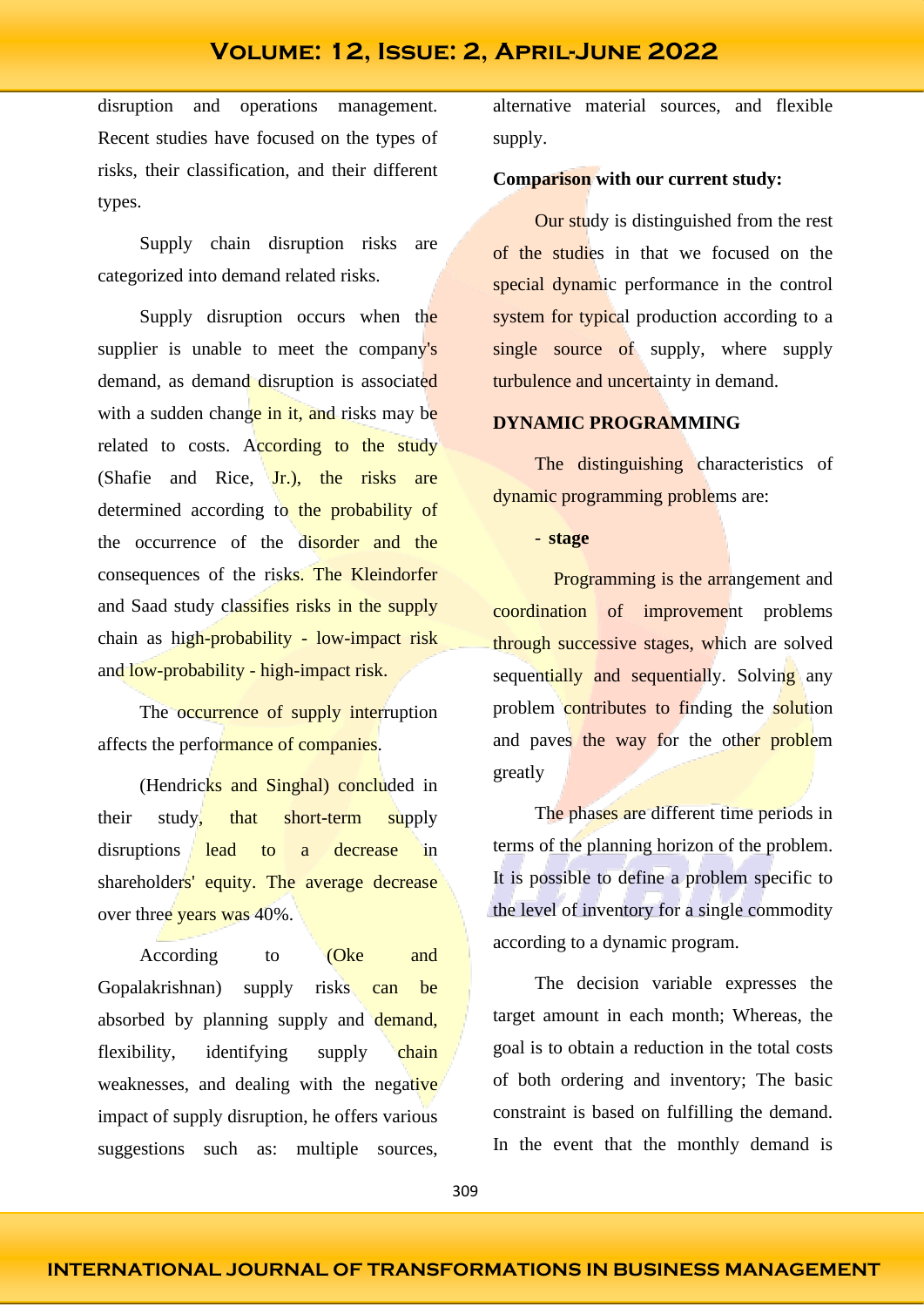possible, this requires following an ideal policy for the demand in the later period, where the problem is divided into stages, each of which is considered a decision on the demand.

There are cases where time phases do not carry traces. :

It is often difficult to recognize problems that can be modeled as dynamic programs with phases that do not carry a time effect.

The stages of an optimization problem are related to the cases that are considered to be process cases. It expresses the information needed to prepare a comprehensive assessment of the consequences of the current decision on future actions.

In the inventory problem, we find that each stage contains one variable that expresses the state:

The level of stock available for the item

The minimum delay problem has a variable that expresses:

The intersection where the demand is at the same point

System states specification is the most important parameter in designing an expressive model for dynamic programming. Since there are no fixed rules.

The bulk of this process is art and creativity that often requires creativity. The operator must have intelligence and masterfully approach the considered problem.

The specific characteristics of job selection are:

a) Jobs must express enough information to be able to make decisions without worrying about how to arrive at the status quo in practice

b) It must contain a small number of state variables, because dynamic programming requires a large computational effort, which is considered a high cost. If more than two variables are set, the case variables are included in the model and its formulation.

This feature greatly limits the applicability of dynamic programming in practice.

#### - **Sequential improvement**

Dynamic programming is the process of making sequential improvement, based on solving the overall problem by solving progressive problems.

First: The stages are addressed sequentially, one at a time, and the problems of each stage are gradually solved, and so on, to reach the optimum level. The reverse induction also deals with the first stage and analyzes it as the last stage of the problem.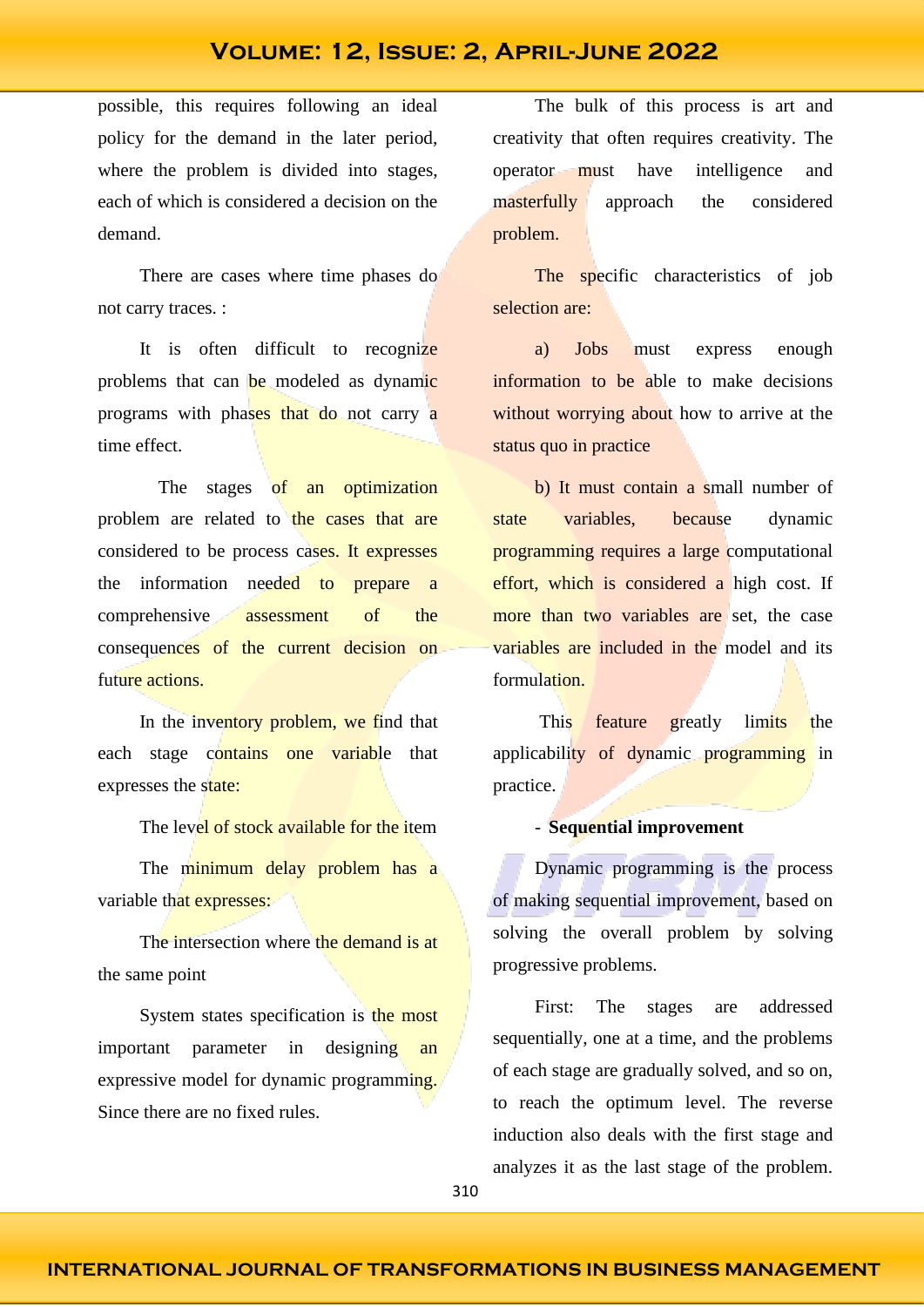Problems are addressed and resolved by going back to the stage to reach all stages.

The process of reversing the recursive procedure is based on forward induction, and what must be solved is considered an initial stage of the problem, and the solution to the problems is reached by solving the interim problems in a sequential form, all the way to all stages. Whereas during the settings of a given problem, only one of these extrapolations is applied (reverse induction is used in the majority of uncertainty problems).

Recursive optimization basis (optimization principle): The optimal policy enjoys "whatever the case and decision, the remaining decisions must be expressive of the optimal policy for the situation resulting from the current decision".

#### **Form preparation**

In this section, we first briefly describe the model chosen for our APIOBPCS study and then simulate the model in the case of a system containing: perturbation of supply and uncertainty of demand.

#### **Description of APIOBPCS:**

In order to reach the normal **production** process, the manufacturer relies on one type of material, which is supplied by an external supplier. Determines the shape of the causal loop according to the method of systems dynamics.

In feedback loops, factors interact based on production and inventory decisions made by the plant.

 $(Ti)$  Error in AINV ("EINV")

 $(Tw)$  A work-in-progress error ("EWIP").

According to the APIOBPCS model:

The error corresponds to EINV: the difference between DINV and AINV

EWIP: The difference between DWIP and WIP

COMRATE expresses the completion rates of production.

The time limit is imposed by  $(Tp)$ . Tr indicates estimated lead time in the pipeline, then the required DWIP is in progress: AVCON - average product consumption rate.

Symbols used in the study:

ACON: actual consumption/demand rate

AVCON: Average rate of consumption/demand

ORATE: Asking price

COMRATE: Production completion rate

AINV: Actual Stock Level

DINV: Required stock level

EINV: Stock Level Error

work in progress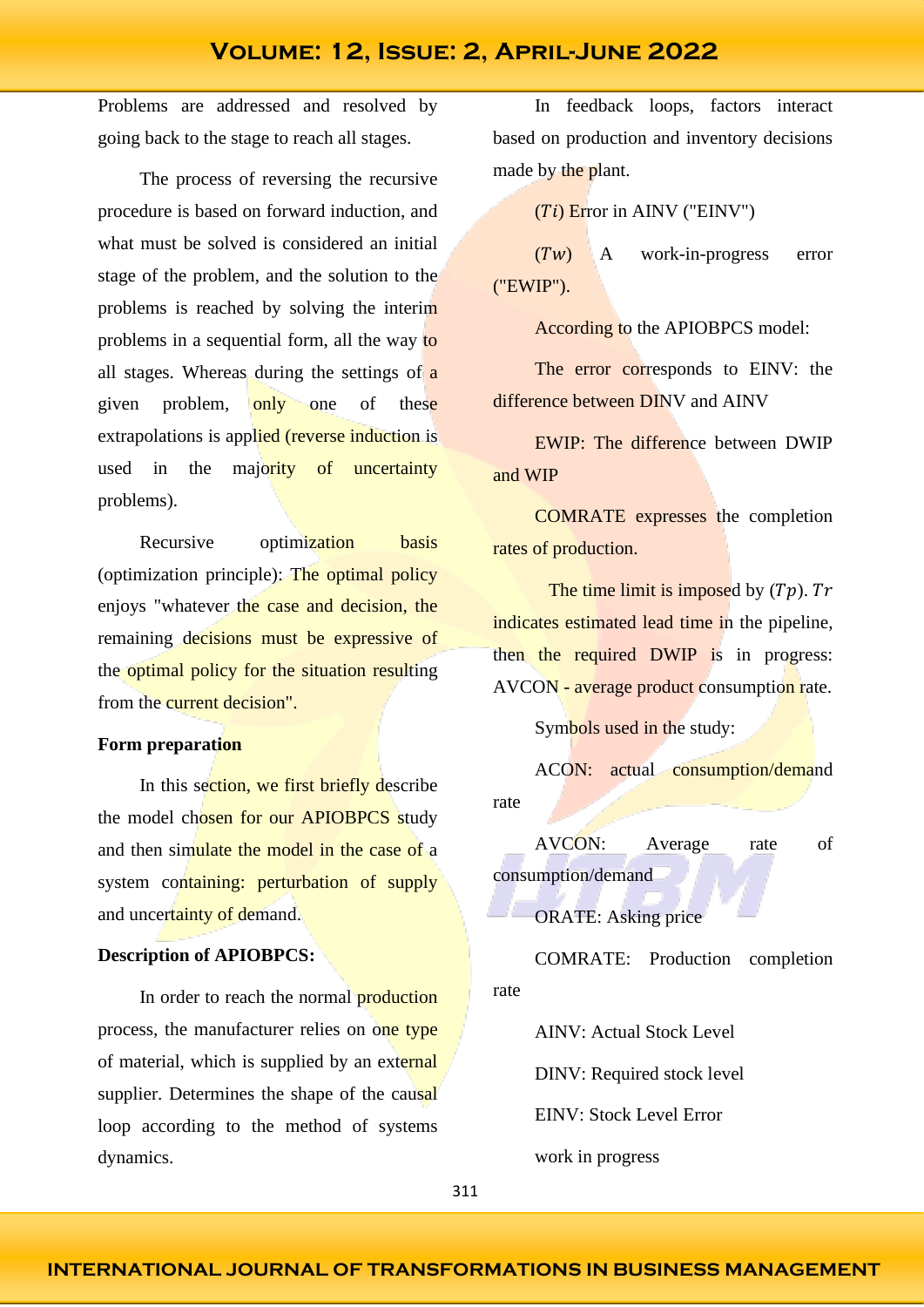DWIP: Work in progress

EWIP: work in progress error

Ta: average consumption / ordering time

 $Ti$ : It's time to adjust inventory

Tw: It's time to adjust the work in progress

- $Tp$ : production delay time
- $Tr$ : Estimated lead time of pipeline
- Ts: When the power outage started

Td: period of interruption of supply

: a period of time

 $\Delta t$ : simulation step size

 $\mu$ ACON: Average Order Value

 $\sigma$ 2 ACON: Differing Request

 $\sigma$ 2 ORATE: CHANGE ORATE

 $\sigma$ 2 AINV: Inventory Level Change

 $\mu$ EINV2: Predict the EINV box



**Diagram of APIOBPCS according to the uncertainty of both supply and demand**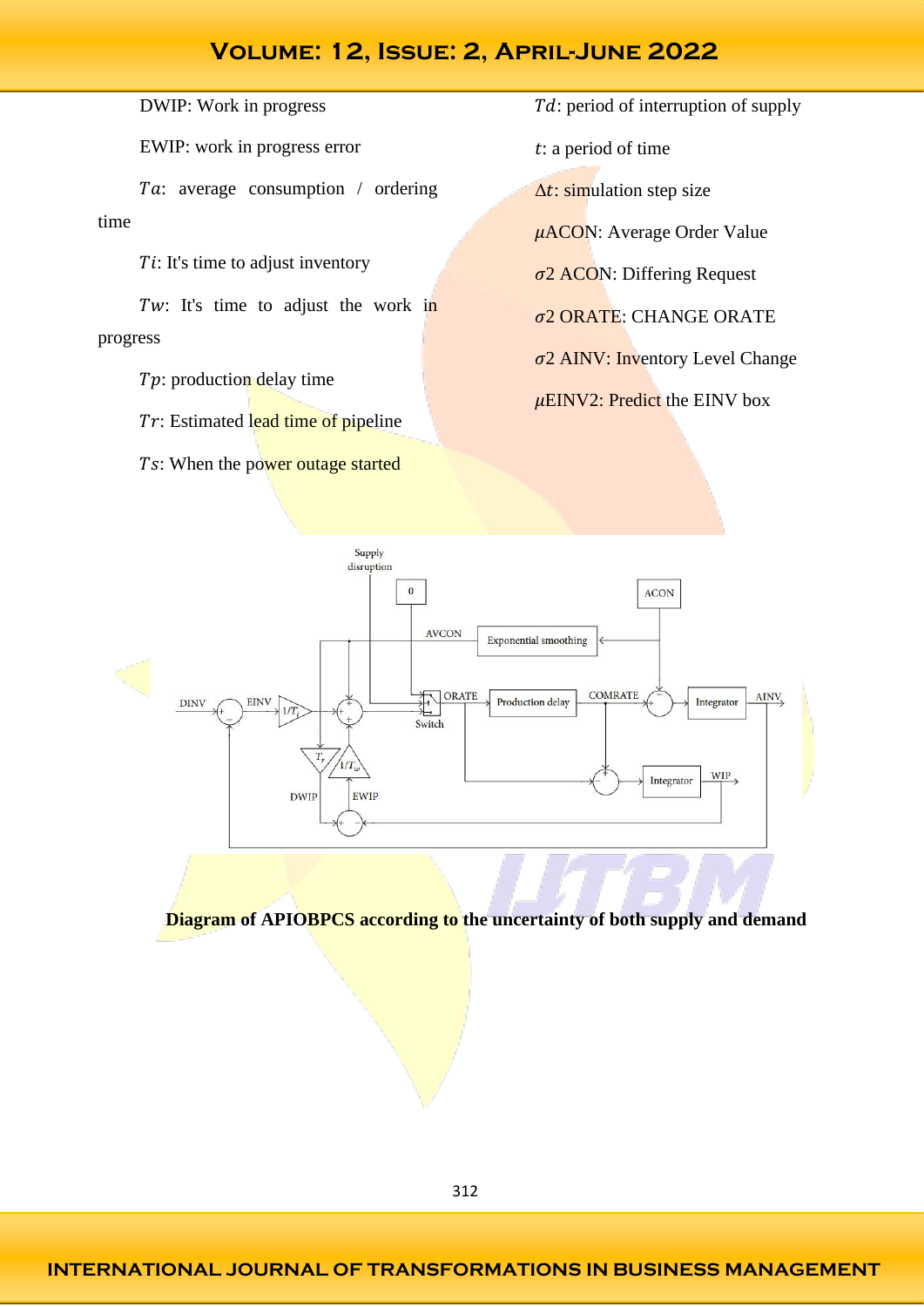### **SIMULATION MODEL:**

Work is underway to improve the simulation model using Matlab/Simulink.

 "Simulink": a software package for doing vectorial dynamics modeling which has been widely applied in simulating the dynamics of systems for APIOBPCS in Simulink under "supply and demand" uncertainty.

According to the previously developed simulation model.

The difference equations are directly applicable to the model.

- Where the simulation model consists of the variables: modifier  $+$  condition.

- Delay production score only
- 1 exponential smoothing
- block integration

Math function groups

- The variable rate includes: "ACON - AVCON - ORATE - COMRATE".

Status variable includes variables related to inventory (AINV, DINV, EINV) and work in progress (WIP, DWIP, EWIP).

### **All system variables are initially set to zero**

The dynamic performance of APIOBPCS is investigated in the uncertainty of both supply and demand. Supply uncertainty is taken as supply disruption.

When the supply is interrupted, the flow of materials to APIOBPCS is interrupted.

 $T_s$  and  $T_d$  Indicate the start time and indicate the start time and duration of interruptions, respectively. Once a supply interruption occurs, the manufacturer's production order before the interruption ends becomes invalid; In other words, ORATE $t =$ 0 for  $Ts \leq t \leq Td$ . Such a change is recorded in the ORATE status in the presence of a supply interruption.

During a supply interruption, the COMRATE value may not always be zero because it is possible to complete the order submitted before the interruption. To learn about the different types of demand uncertainty, we are interested in two patterns of demand uncertainty.

The first pattern: represents a disruption in demand with a change in demand (demand changes from zero to one). Where the disrupted demand is at the beginning of the time horizon at  $(t = 0)$ .

The second pattern: random arrangement according to a normal distribution; We respectively allow  $\mu$ ACON and  $\sigma$ 2 ACON to refer to: "the average value and variance of the customer's order".

ORDER CHANGE CONDITION: STEP, PEAK: ORATE, COMRATE, AINV (indicating the maximum value over the entire simulation time); being the dynamic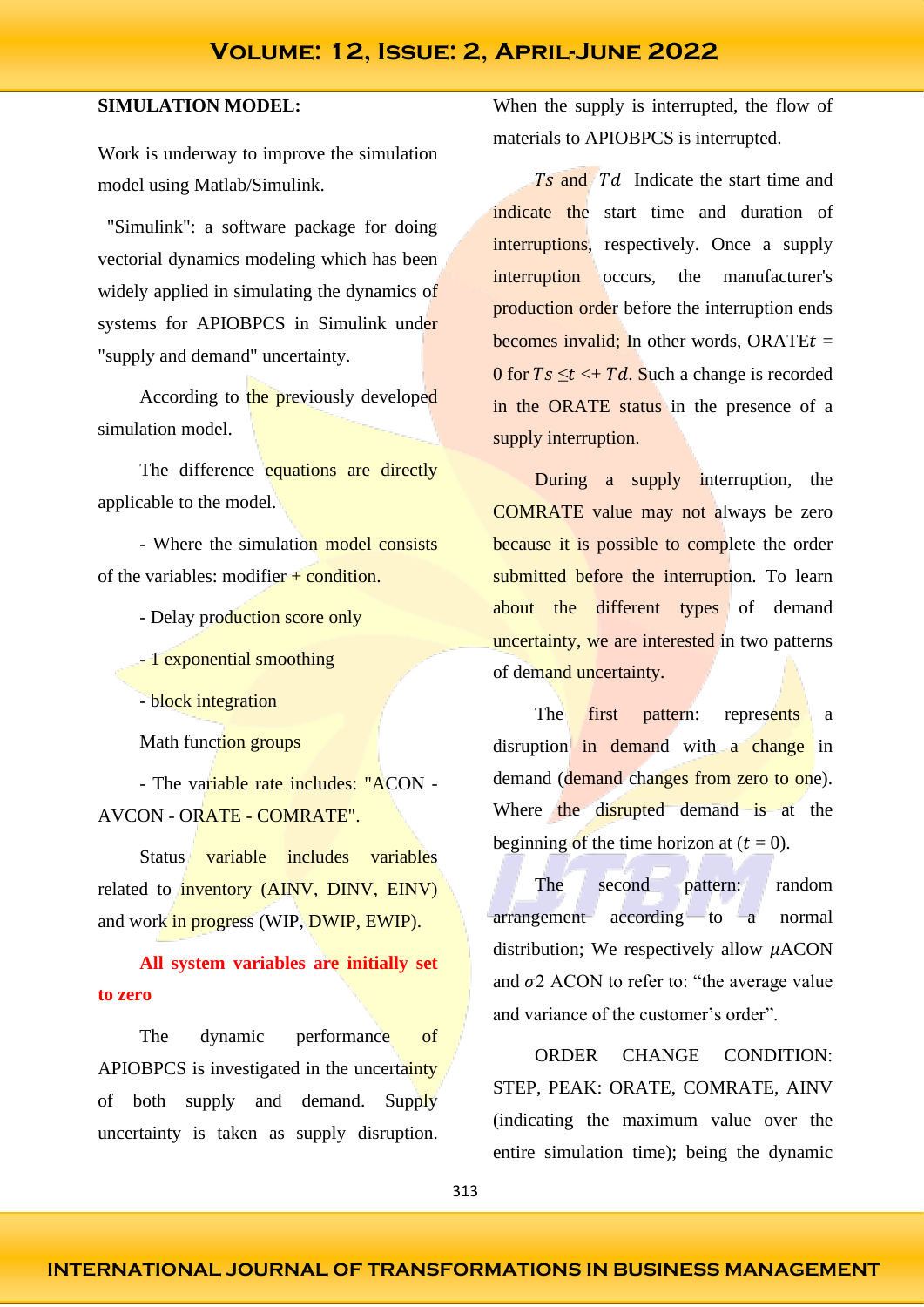key indicators considered; The peak value is widely used in evaluating dynamic performance in production if the system undergoes a custom input step. In the case of random demand, we choose stock and stock volatility amplification as the main investigated dynamic indicators.

Variance amplification in ORATE corresponds to customer demand. The mathematical definition is as follows:

#### **Bullwhip =**  $\sigma^2$  **ORATE /**  $\sigma^2$  **ACON**

 $\sigma$ 2 ORATE represents the variance of ORATE. Stock volatility amplification includes stock variance amplification (VA) and stock error amplification (EA), and

### $VAI = \sigma2$  AINV  $\sigma2$  ACON

#### $EAI = \mu EINV2 / \sigma 2 ACON$

 $\sigma$ 2 AINV represents the AINV variance and  $\mu$ EINV2 represents the EINV square prediction. Both VAI and EAI reflect the amplification of stock volatility with respect to the demand variance, the main difference being that  $E A I$  is related to restoring stock towards the desired level throughout the study, and the simulation model will be examined. In addition, the simulation model can be indirectly validated and validated as it is similar to the APIOBPCS model studied in the literature but we incorporate multiple sources of uncertainty.

#### **Dynamic Analysis**

In this section we adopt the system parameters  $Ta = 16$ ,  $= 8$ , and  $Tp = Tr = 8$ according to APIOBPCS where dynamic analyzes are performed for both uncertainty in demand - supply disruption, respectively.

### **Demand Disturbance:**

At the beginning of this section we will examine the effects of  $Td$  on ORATE, COMRATE and AINV peaks with demand disorder and compare them with those subject to no demand disturbance. The simulation time horizon is from 0 to 150  $(t)$ [0, 150]).

To examine the effects of disruption and lack of demand, we look at two different cases (with/or without) disruption in supply. In uninterrupted supply, AINV initially declines to a peak and then stabilizes again. Also, the value of ORATE and COMRATE rise to a peak and then stabilize. This direction of change is related to the feedback mechanism of the system in the event of a demand malfunction. When the order jumps from 0 to 1 initially  $(t = 0)$ , AINV starts declining because the value of ACON is greater than COMRATE.

To improve AINV to an advanced level, the system requests an increase in **ORATE** 

Late version of ORATE, COMRATE is incremented. As COMRATE increases,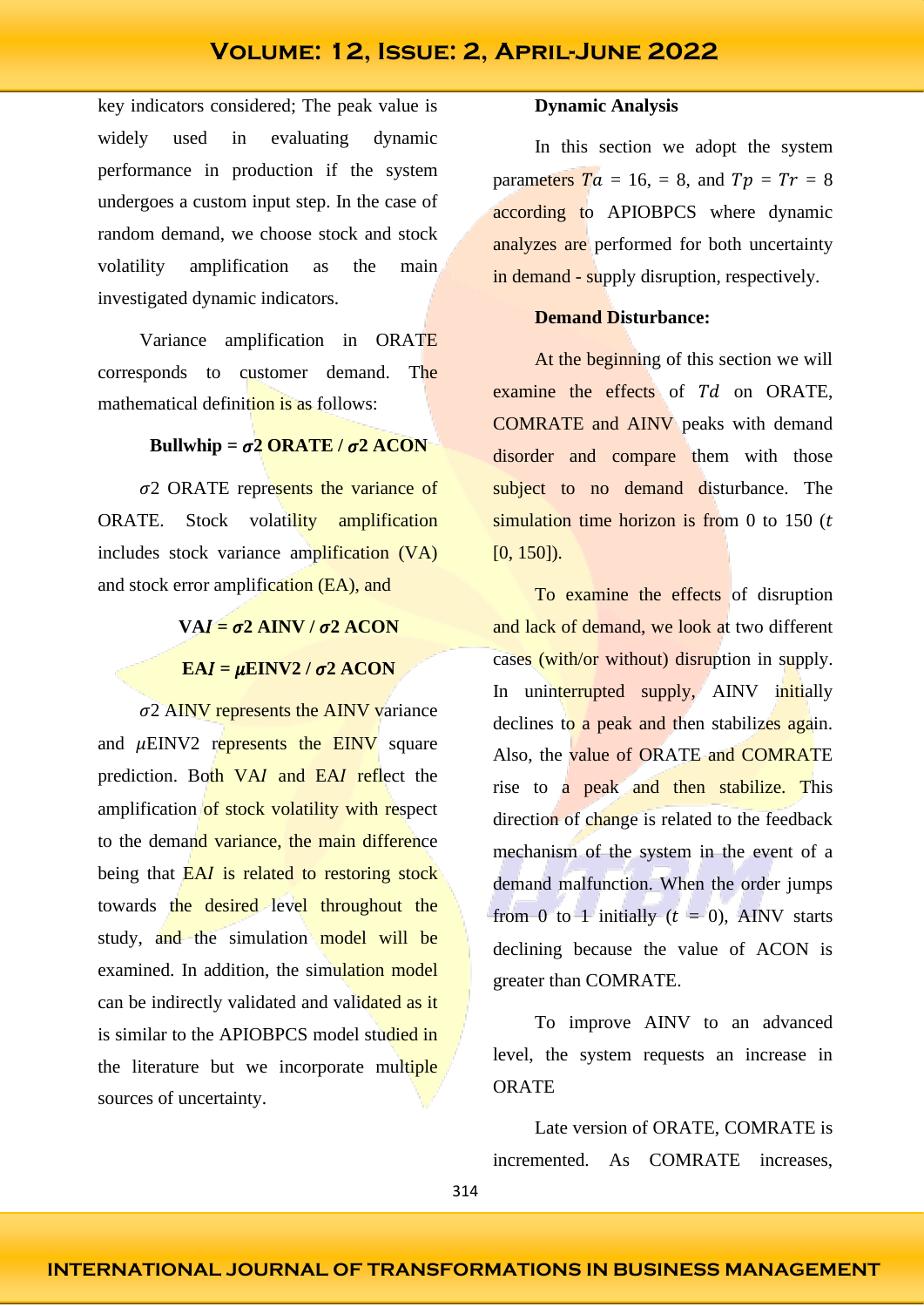AINV can increase when COMRATE becomes larger than ACON.

 AINV decreases and increases progressively. We note the decrease for the ORATE values and the ORATE increase for AINV; Thus, we find that each of them increases and decreases sequentially.





In the case of the supply discontinuity  $(Ts = 10; Td = 10)$ , we find the gradual regression of **ORATE** at the beginning of the discontinuity and then the jump from zero to the top at the end. First COMRATE decreases and then rises to a peak (lead production is distributed, because production is not zero during outages). After the supply is interrupted for similar reasons, ORATE and COMRATE decrease and then return to stability.

Like the unbroken state, AINV first declines to a peak value and then returns to stability. Comparison result: that the peaks

of: (ORATE, COMRATE, AINV) all increased compared to the unbroken case; We find that the peaks of ORATE, COMRATE and AINV are 2.680, 1.726 and 15.15 in this case while they are 1.330, 1.230 and 8.385 in the previous case.

To further demonstrate the impact of a supply interruption, we allow the initiation and duration of the interruption. Each type of peak has an increasing trend, with increasing Ts; Each type of peak has an increasing slope and a decreasing slope as  $Ts$  increases for  $Td$ . Changing trends of peak values can be observed further by allowing one to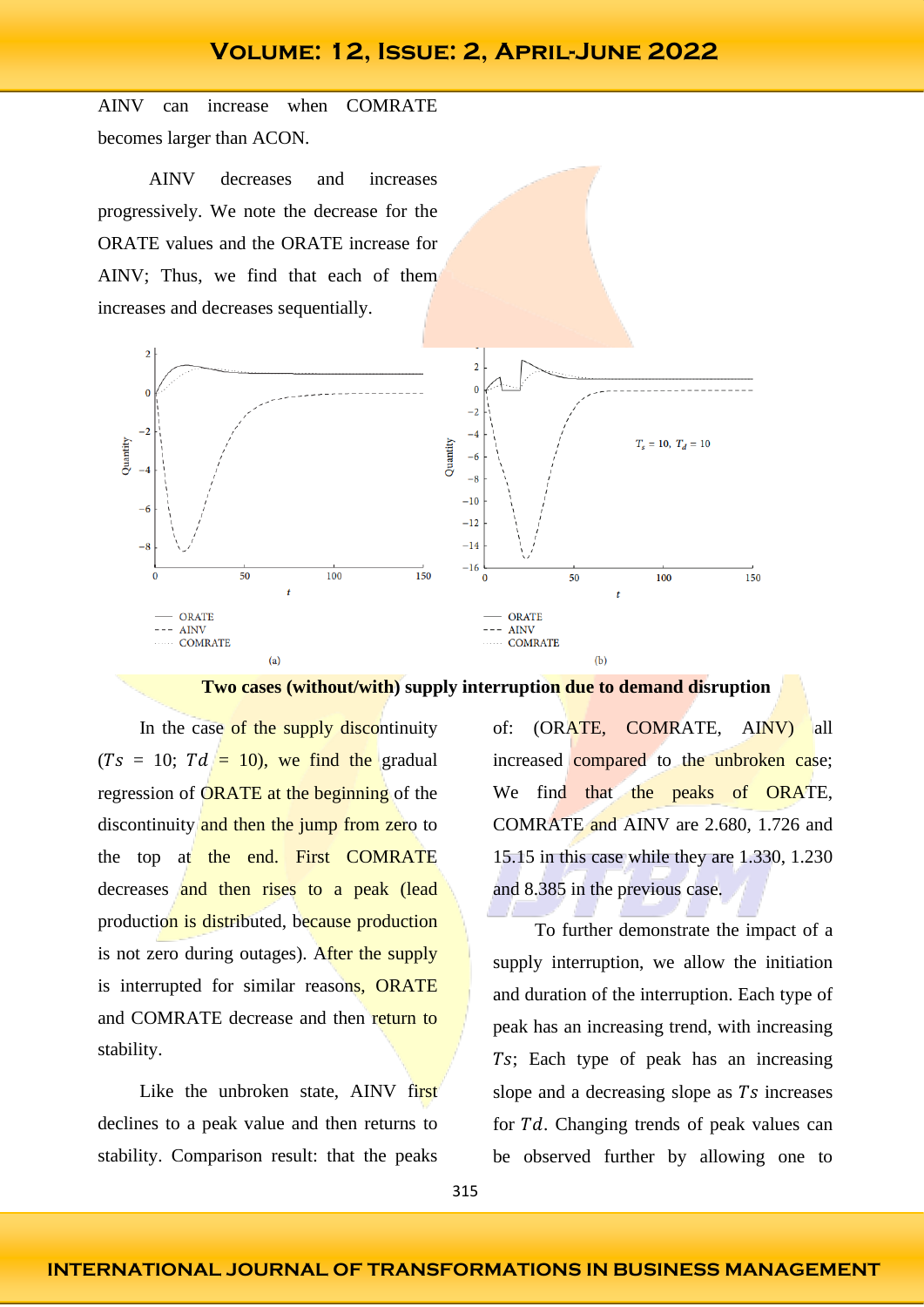change constantly while the other remains constant.

Each type of peak increases strictly with Td if it is relatively small ( $Ts = 0, 2, 8$ , 16) but remains constant first and then increases with  $Td$  if  $Ts$  is relatively large (for example,  $Ts = 100$ ). This result relates to the comparison of COMRATE and ACON (rate of consumption) when the system undergoes a step entry in demand. If  $Ts$  is relatively small, then COMRATE is smaller than ACON, and therefore, AINV is still decreasing at perturbation onset.

Given this case, as the duration of the perturbation increases, the AINV peak will increase, which subsequently causes the ORATE and COMRATE peaks to increase as well. If it is large enough, the system recovers to the steady state after entering the required step.

Therefore, AINV will not drop to the lowest value before perturbation occurs unless the duration of inactivation is sufficiently large. Therefore, the AINV peaks consistently to the minimum AINV value before cut-off for a relatively small  $Td$  and increases with  $Td$  if it is large enough.



**Under random order the change states**

### of ORATE and AINV in different values of  $\sigma$ 2 ACON

Relying on the continuous change of state to change the step in order; Thus, the AINV peak is unaffected and remains of a constant value. Based on the direction of change, we can conclude that both the ORATE and COMRATE peaks have similar change directions as  $Ts$  increases.

Now, we compare the effects of supply disruption on peak values when there is demand disruption and when it is not. Without losing generalization, we allow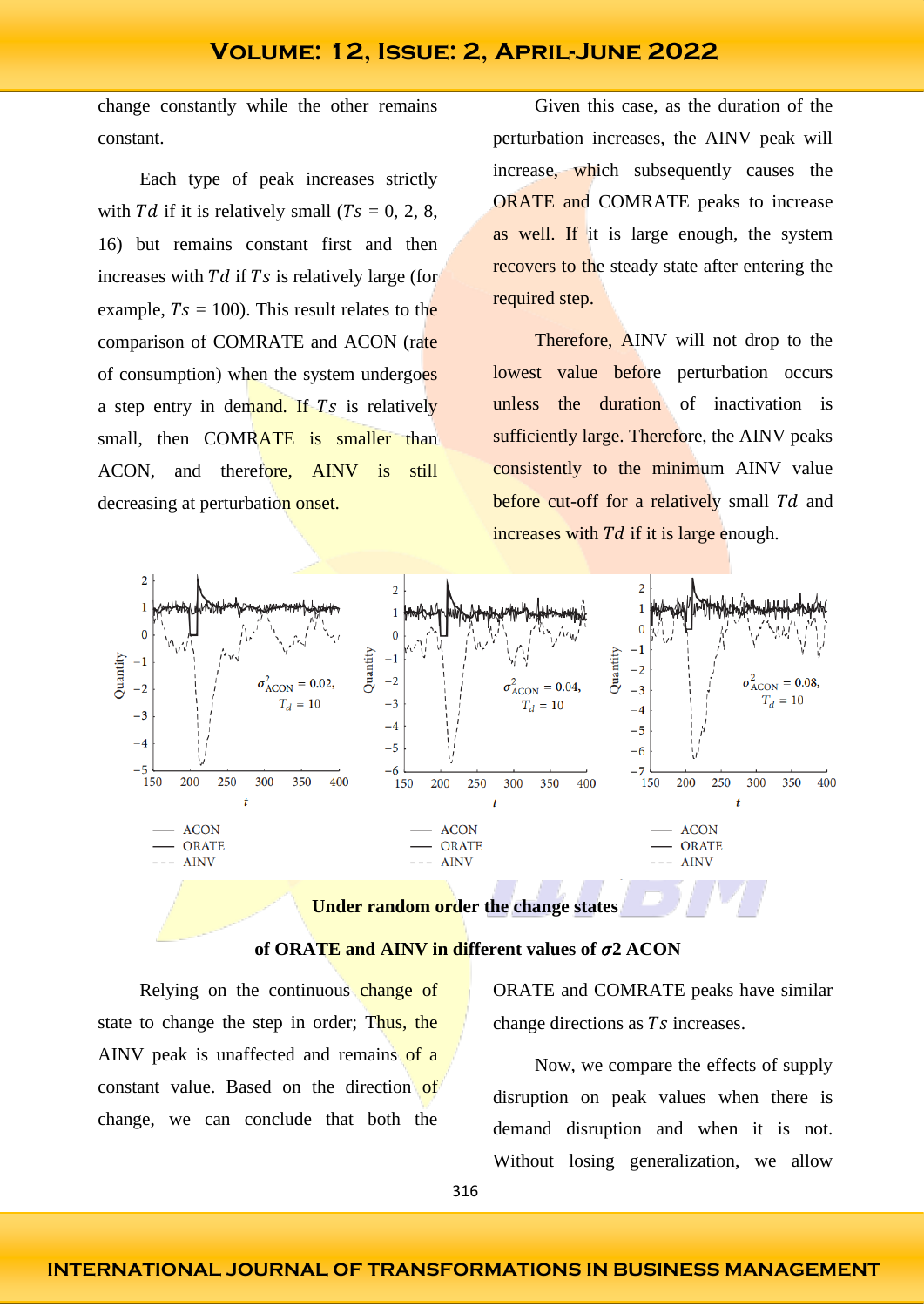ACON to be 1 under no power perturbation. It is easy to find that, in the absence of demand perturbation, each type of peak value has a positive correlation with  $Td$  but is independent of  $Ts$  (the relevant simulations are omitted here for simplicity).

The effects on dynamic performance "with and without" demand interruptions are significantly different. Each type of maximum value increases and decreases in case of disturbance of demand sequentially.

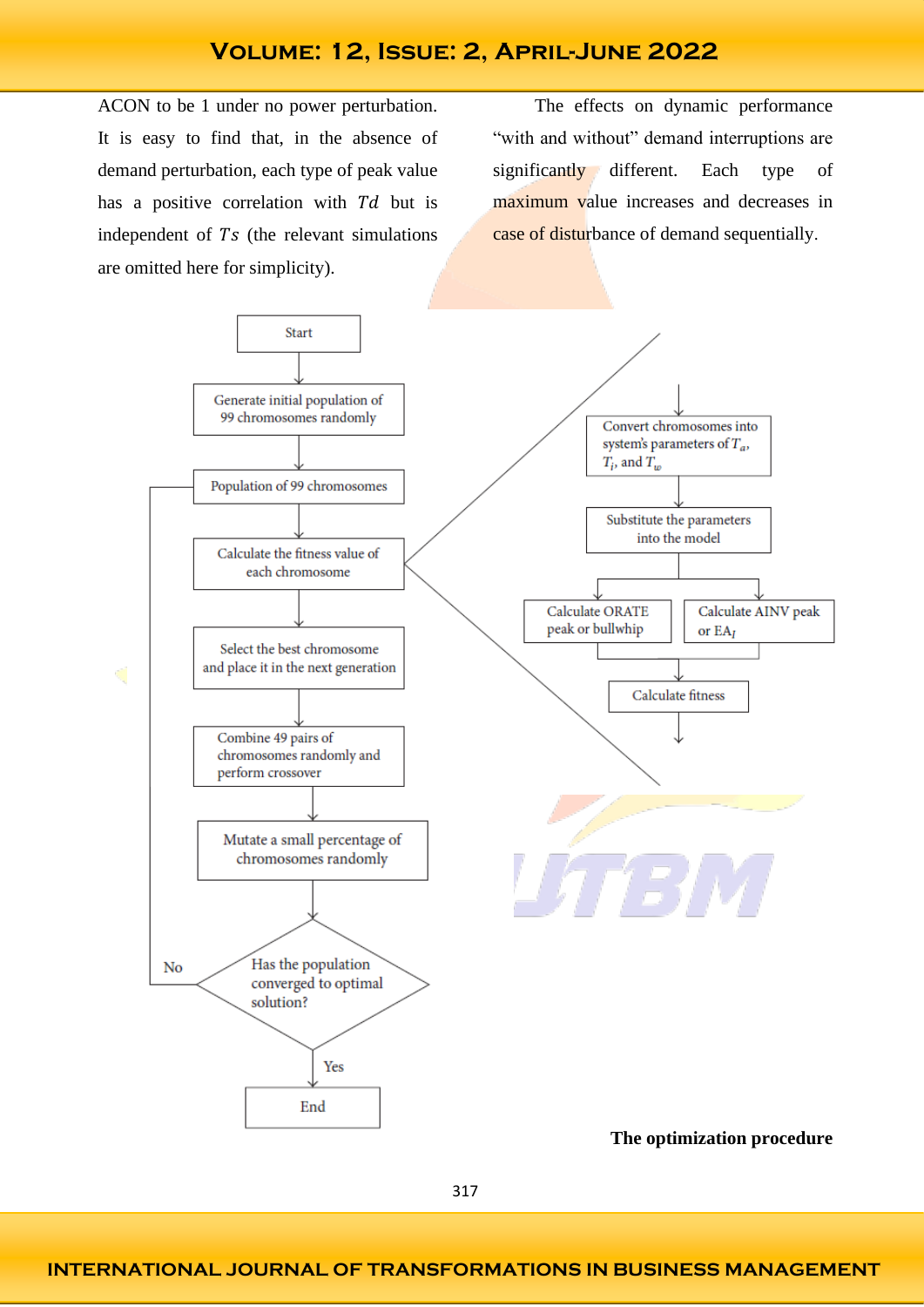According to some distributions, the time and duration of deactivation begins. Where we consider the case without losing the generalization:

where  $(Ts$  or  $Td$  each follows the given distribution, if Ts follows a uniform distribution in the value range [0, 16] and expects a value of  $8. Td$  follows a constant value of 8/16/24. Under GA, here the optimal parameters can be obtained, since the optimal parameters of the system have different directions of change; More specifically:

 $T * a$  remains unchanged

 $T * i$  increases

 $T*w$  increases and decreases sequentially.

The condition of giving the two distributions: following a uniform distribution where it corresponds to the expectation of 8 in the value range [0, 16]. The probability that  $Td$  is satisfied is one of the values 8, 16, and 24. Then we can derive the optimal parameters.

We find that the specified optimal values for both the system parameters and the target function except for  $(T^*w)$  are approximately equal to the values of  $Td = 16$ in the first case. Because of the distributions, this result occurs.

| T d | $T^*a$ | $T^*i$ | $T^*w$ | $F^*$ |
|-----|--------|--------|--------|-------|
| 8   |        | 2      | 10     | 8.84  |
| 16  |        | 3      | 256    | 17.04 |
| 24  |        | 16     |        | 26.06 |

**Optimal parameters and objective function values for uniformly distributed** 

| $T^*a$ | $T^*i$ | $T^*$ w     | $F^*$ |  |
|--------|--------|-------------|-------|--|
|        |        | 27<br>17.65 |       |  |

**Objective function values - optimal parameters in certain condition and distributions**   $\overline{Ts}$  and  $\overline{Td}$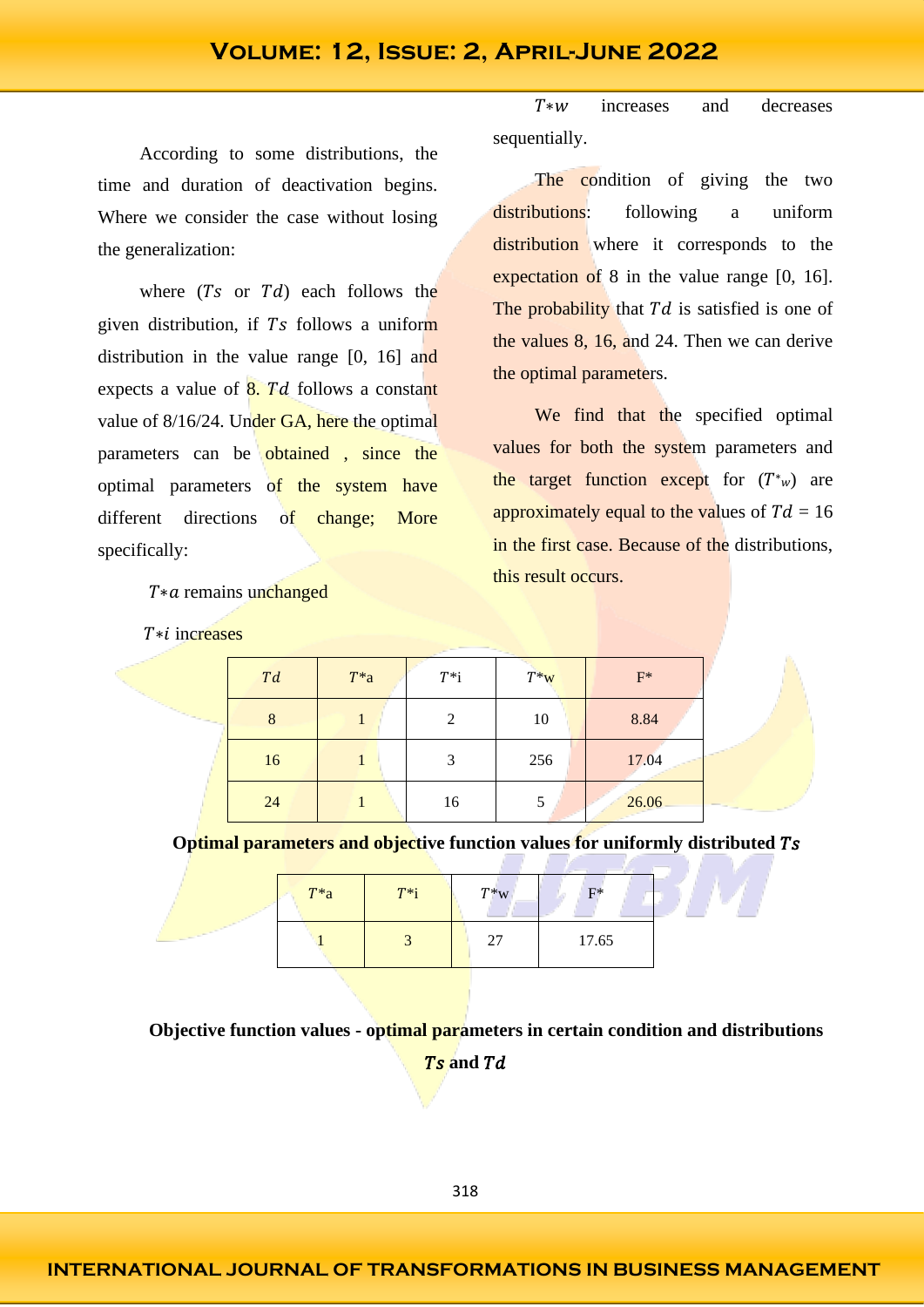### **CONCLUSION**

The study dealt with dynamic performance according to APIOBPCS model and system optimization where: supply disruption and demand uncertainty. We found that when demand is disrupted and a step is changed in it, the rate of each of: peak demand, peak full production, and increased peak inventory with the presence of supply disruption if the beginning of the interruption is relatively small leads eventually to an increase in the duration of the interruption.

For any interruption in supply at the same time, the peak rates for all species increase first and then begin to decline gradually until reaching a constant with the increase in the time of the onset of supply disturbance.

The start time of the supply disturbance has a different effect on the performance of the dynamic system with the disturbance of demand and in the case of the nondisturbance of demand because the start time has no effect on the dynamic performance as no disturbance of the demand has arisen. In the case of a random demand subject to a normal distribution, where a high demand variance has a decreasing effect on: Wealth Inflation - The inventory variance for a specified period of supply disruption.

Conversely, with an increase in supply disruption increases: wealth amplification - stock variance in a given variance in demand.

In pursuit of improving dynamic performance, we develop an algorithm, depending on the optimum parameters of the system, namely: (average depreciation time, inventory adjustment time, and private time to modify work in progress). According to the change of the demand step, the given weighted amount of peak demand and peak stock is an objective function of reduction.

It turns out that the average time to optimum consumption does not conflict with the duration of supply interruption, optimal time to adjust inventory has different trends of change with increasing duration of supply interruption, and optimal time to adjust work-in-progress does not decrease or decrease with the duration of supply interruption for a relatively long period; The optimum inventory adjustment time does not decrease, increase or decrease with the time the supply interruption begins in the sequence.

Work has been done to study the improvement of the system according to the possible values of the start of the outage and its duration. In random order, the weighted sum of the pool is determined and inventory errors are amplified as an objective function of underestimation. Where the results showed: the relationship between the optimal choice of parameter and demand variance